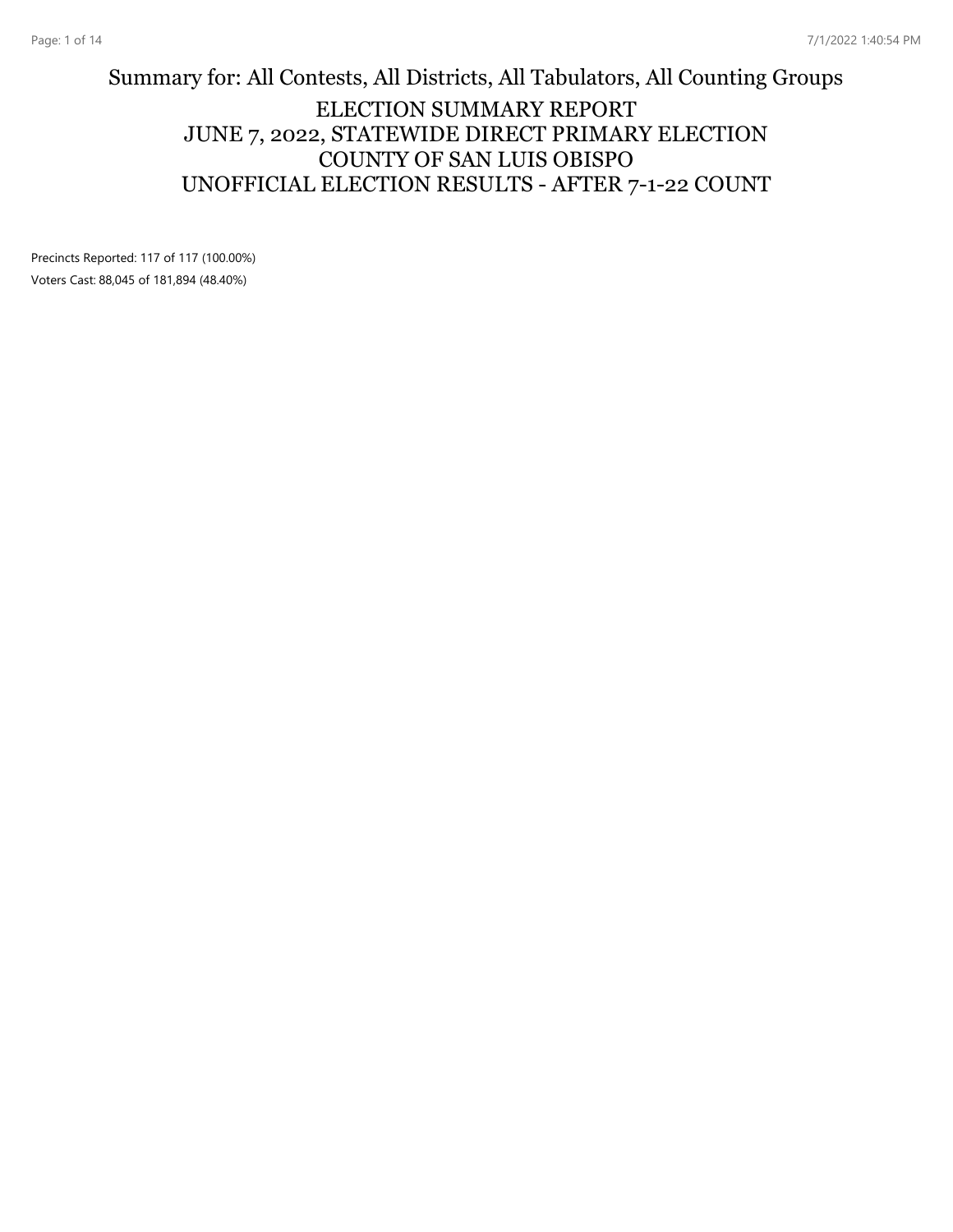## **Governor (Vote for 1)**

|                                       |          | Polling          | Vote by Mail | Total            |        |
|---------------------------------------|----------|------------------|--------------|------------------|--------|
| Times Cast                            |          | 2,648            | 85,397       | 88,045 / 181,894 | 48.40% |
| Undervotes                            |          | 38               | 1,377        | 1,415            |        |
| Overvotes                             |          | 21               | 375          | 396              |        |
| Candidate                             |          | Polling          | Vote by Mail | Total            |        |
| <b>GAVIN NEWSOM</b>                   |          | 768              | 42,103       | 42,871           | 49.71% |
| <b>BRIAN DAHLE</b>                    |          | 623              | 16,828       | 17,451           | 20.24% |
| <b>ANTHONY TRIMINO</b>                |          | 314              | 4,504        | 4,818            | 5.59%  |
| MICHAEL SHELLENBERGER                 |          | 175              | 3,403        | 3,578            | 4.15%  |
| JENNY RAE LE ROUX                     |          | 100              | 2,882        | 2,982            | 3.46%  |
| <b>SHAWN COLLINS</b>                  |          | 119              | 2,577        | 2,696            | 3.13%  |
| LEO S. ZACKY                          |          | 64               | 2,039        | 2,103            | 2.44%  |
| <b>MAJOR WILLIAMS</b>                 |          | 102              | 1,731        | 1,833            | 2.13%  |
| REINETTE SENUM                        |          | 39               | 1,042        | 1,081            | 1.25%  |
| ROBERT C. NEWMAN II                   |          | 32               | 1,034        | 1,066            | 1.24%  |
| LUIS JAVIER RODRIGUEZ                 |          | 17               | 732          | 749              | 0.87%  |
| RONALD A. ANDERSON                    |          | 42               | 609          | 651              | 0.75%  |
| <b>JOEL VENTRESCA</b>                 |          | 12               | 595          | 607              | 0.70%  |
| DAVID LOZANO                          |          | 28               | 552          | 580              | 0.67%  |
| LONNIE SORTOR                         |          | 33               | 475          | 508              | 0.59%  |
| <b>HEATHER COLLINS</b>                |          | 13               | 423          | 436              | 0.51%  |
| RON JONES                             |          | 23               | 369          | 392              | 0.45%  |
| ARMANDO "MANDO"<br>PEREZ-SERRATO      |          | 18               | 363          | 381              | 0.44%  |
| DANIEL R. MERCURI                     |          | 19               | 347          | 366              | 0.42%  |
| WOODROW "WOODY"<br><b>SANDERS III</b> |          | 15               | 276          | 291              | 0.34%  |
| <b>ANTHONY "TONY" FANARA</b>          |          | 10               | 211          | 221              | 0.26%  |
| <b>CRISTIAN RAUL MORALES</b>          |          | 13               | 151          | 164              | 0.19%  |
| <b>FREDERIC C. SCHULTZ</b>            |          | 6                | 124          | 130              | 0.15%  |
| JAMES G. HANINK                       |          | 3                | 125          | 128              | 0.15%  |
| <b>SERGE FIANKAN</b>                  |          | $\mathbf{1}$     | 104          | 105              | 0.12%  |
| <b>BRADLEY ZINK</b>                   |          | $\boldsymbol{0}$ | 46           | 46               | 0.05%  |
| <b>Total Votes</b>                    |          | 2,589            | 83,645       | 86,234           |        |
|                                       |          | Polling          | Vote by Mail | Total            |        |
| <b>GURINDER BHANGOO</b>               | WRITE-IN | $\pmb{0}$        | 0            | $\pmb{0}$        | 0.00%  |
| JEFF SCOTT                            | WRITE-IN | $\boldsymbol{0}$ | $\pmb{0}$    | $\pmb{0}$        | 0.00%  |
| Unresolved Write-In                   |          | $\boldsymbol{0}$ | 0            | $\pmb{0}$        |        |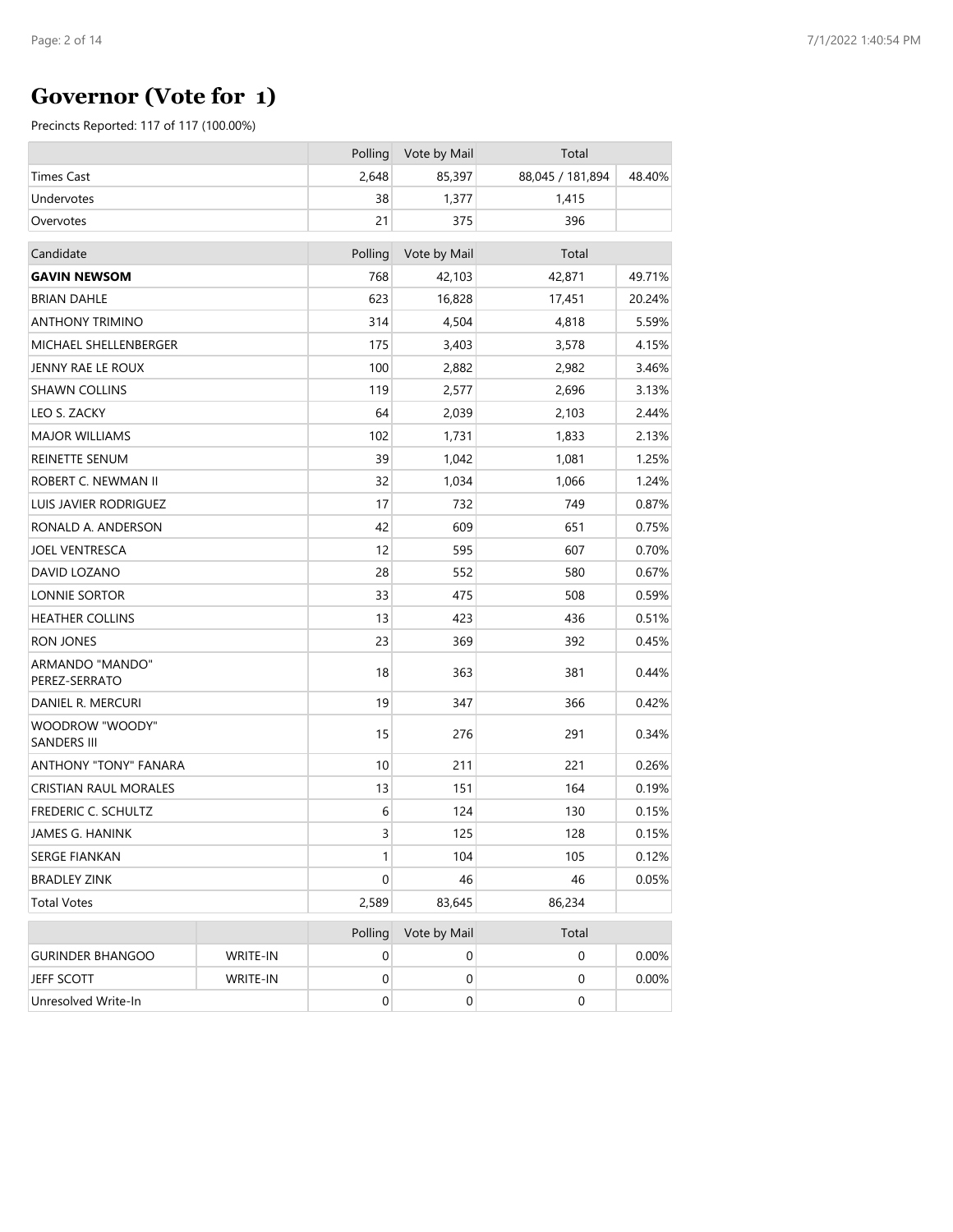## **Lieutenant Governor (Vote for 1)**

Precincts Reported: 117 of 117 (100.00%)

|                                               |                 | Polling     | Vote by Mail | Total            |        |
|-----------------------------------------------|-----------------|-------------|--------------|------------------|--------|
| <b>Times Cast</b>                             |                 | 2,648       | 85,397       | 88,045 / 181,894 | 48.40% |
| Undervotes                                    |                 | 72          | 2,907        | 2,979            |        |
| Overvotes                                     |                 | 13          | 278          | 291              |        |
| Candidate                                     |                 | Polling     | Vote by Mail | Total            |        |
| <b>ELENI KOUNALAKIS</b>                       |                 | 787         | 42,420       | 43,207           | 50.97% |
| ANGELA E. UNDERWOOD<br><b>JACOBS</b>          |                 | 852         | 19,536       | 20,388           | 24.05% |
| <b>DAVID FENNELL</b>                          |                 | 561         | 12,024       | 12,585           | 14.85% |
| <b>CLINT W. SAUNDERS</b>                      |                 | 251         | 4,346        | 4,597            | 5.42%  |
| <b>JEFFREY HIGHBEAR</b><br><b>MORGAN</b>      |                 | 39          | 1,393        | 1,432            | 1.69%  |
| <b>WILLIAM CAVETT "SKEE"</b><br><b>SAACKE</b> |                 | 29          | 947          | 976              | 1.15%  |
| <b>MOHAMMAD ARIF</b>                          |                 | 20          | 858          | 878              | 1.04%  |
| <b>DAVID HILLBERG</b>                         |                 | 24          | 688          | 712              | 0.84%  |
| <b>Total Votes</b>                            |                 | 2,563       | 82,212       | 84,775           |        |
|                                               |                 | Polling     | Vote by Mail | Total            |        |
| <b>JAMES ORLANDO OGLE</b>                     | <b>WRITE-IN</b> | 0           | 0            | 0                | 0.00%  |
| Unresolved Write-In                           |                 | $\mathbf 0$ | 0            | 0                |        |

## **Secretary of State (Vote for 1)**

|                         |                 | Polling | Vote by Mail | Total            |        |
|-------------------------|-----------------|---------|--------------|------------------|--------|
| <b>Times Cast</b>       |                 | 2,648   | 85,397       | 88,045 / 181,894 | 48.40% |
| Undervotes              |                 | 105     | 3,776        | 3,881            |        |
| Overvotes               |                 | 2       | 35           | 37               |        |
| Candidate               |                 | Polling | Vote by Mail | Total            |        |
| <b>SHIRLEY N. WEBER</b> |                 | 821     | 44,289       | 45,110           | 53.62% |
| <b>ROB BERNOSKY</b>     |                 | 559     | 15,267       | 15,826           | 18.81% |
| RACHEL HAMM             |                 | 805     | 14,965       | 15,770           | 18.75% |
| <b>JAMES "JW" PAINE</b> |                 | 196     | 3,434        | 3,630            | 4.31%  |
| <b>GARY N. BLENNER</b>  |                 | 47      | 1,600        | 1,647            | 1.96%  |
| RAUL RODRIGUEZ JR.      |                 | 93      | 1,434        | 1,527            | 1.82%  |
| MATTHEW D. CINQUANTA    |                 | 20      | 595          | 615              | 0.73%  |
| <b>Total Votes</b>      |                 | 2,541   | 81,586       | 84,127           |        |
|                         |                 | Polling | Vote by Mail | Total            |        |
| DESMOND A SILVEIRA      | <b>WRITE-IN</b> | 0       | 2            | $\overline{c}$   | 0.00%  |
| Unresolved Write-In     |                 | 0       | $\mathbf 0$  | 0                |        |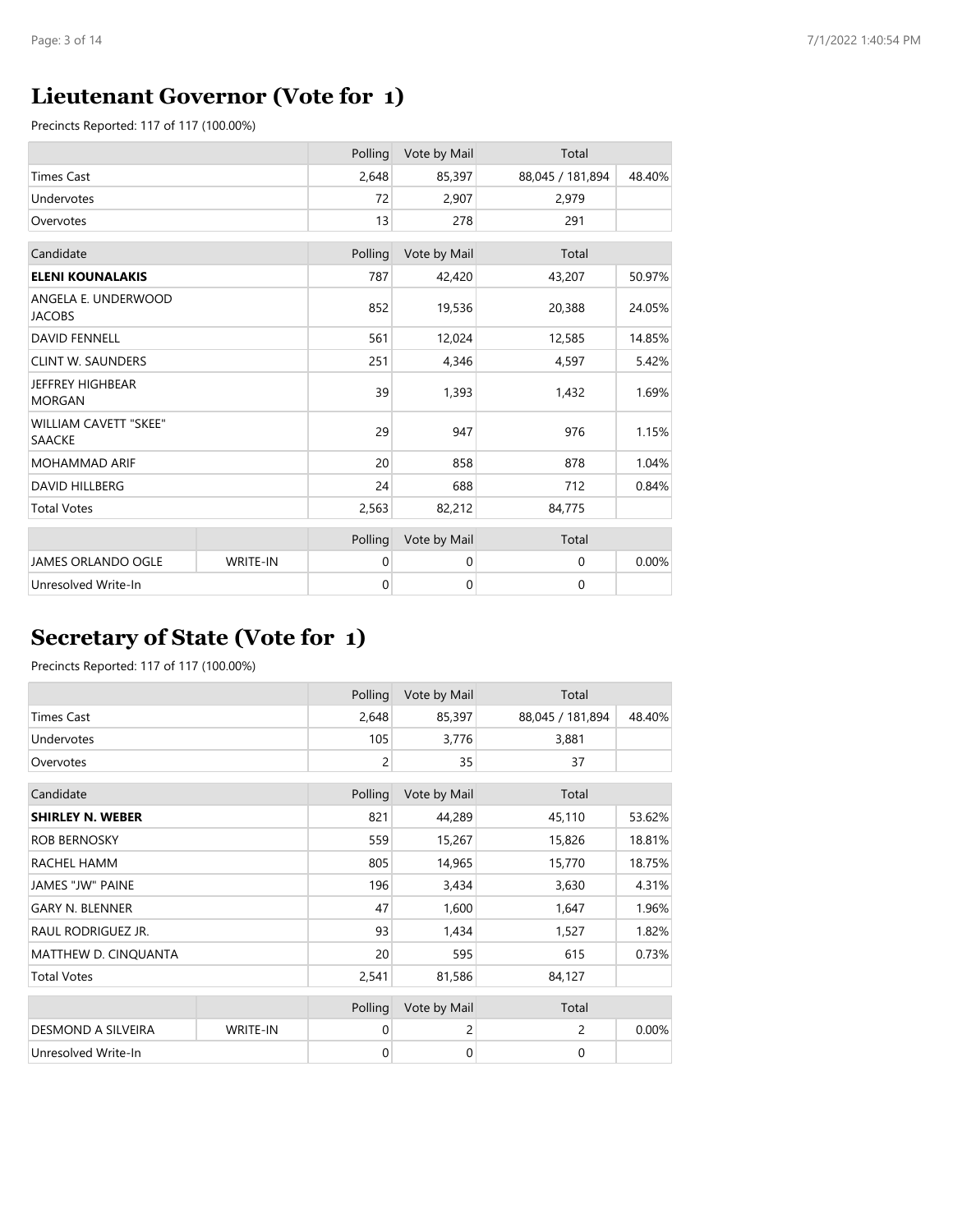## **Controller (Vote for 1)**

Precincts Reported: 117 of 117 (100.00%)

|                     | Polling | Vote by Mail | Total            |        |
|---------------------|---------|--------------|------------------|--------|
| <b>Times Cast</b>   | 2,648   | 85,397       | 88,045 / 181,894 | 48.40% |
| Undervotes          | 135     | 5,243        | 5,378            |        |
| Overvotes           | 3       | 39           | 42               |        |
|                     |         |              |                  |        |
| Candidate           | Polling | Vote by Mail | Total            |        |
| <b>LANHEE CHEN</b>  | 1,578   | 35,254       | 36,832           | 44.58% |
| MALIA M. COHEN      | 345     | 17,090       | 17,435           | 21.10% |
| <b>STEVE GLAZER</b> | 207     | 9,287        | 9,494            | 11.49% |
| <b>YVONNE YIU</b>   | 177     | 8,569        | 8,746            | 10.59% |
| <b>RON GALPERIN</b> | 92      | 7,246        | 7,338            | 8.88%  |
| <b>LAURA WELLS</b>  | 111     | 2,669        | 2,780            | 3.36%  |
| <b>Total Votes</b>  | 2,510   | 80,115       | 82,625           |        |
|                     | Polling | Vote by Mail | Total            |        |
|                     |         |              |                  |        |
| Unresolved Write-In | 0       | 0            | 0                |        |

## **Treasurer (Vote for 1)**

|                         | Polling | Vote by Mail | Total            |        |
|-------------------------|---------|--------------|------------------|--------|
| <b>Times Cast</b>       | 2,648   | 85,397       | 88,045 / 181,894 | 48.40% |
| Undervotes              | 115     | 4,609        | 4,724            |        |
| Overvotes               |         | 32           | 33               |        |
| Candidate               | Polling | Vote by Mail | Total            |        |
| <b>FIONA MA</b>         | 817     | 43,371       | 44,188           | 53.05% |
| <b>JACK M. GUERRERO</b> | 1,033   | 21,249       | 22,282           | 26.75% |
| <b>ANDREW DO</b>        | 623     | 14,678       | 15,301           | 18.37% |
| <b>MEGHANN ADAMS</b>    | 59      | 1,458        | 1,517            | 1.82%  |
| <b>Total Votes</b>      | 2,532   | 80,756       | 83,288           |        |
|                         | Polling | Vote by Mail | Total            |        |
| Unresolved Write-In     | 0       | 0            | 0                |        |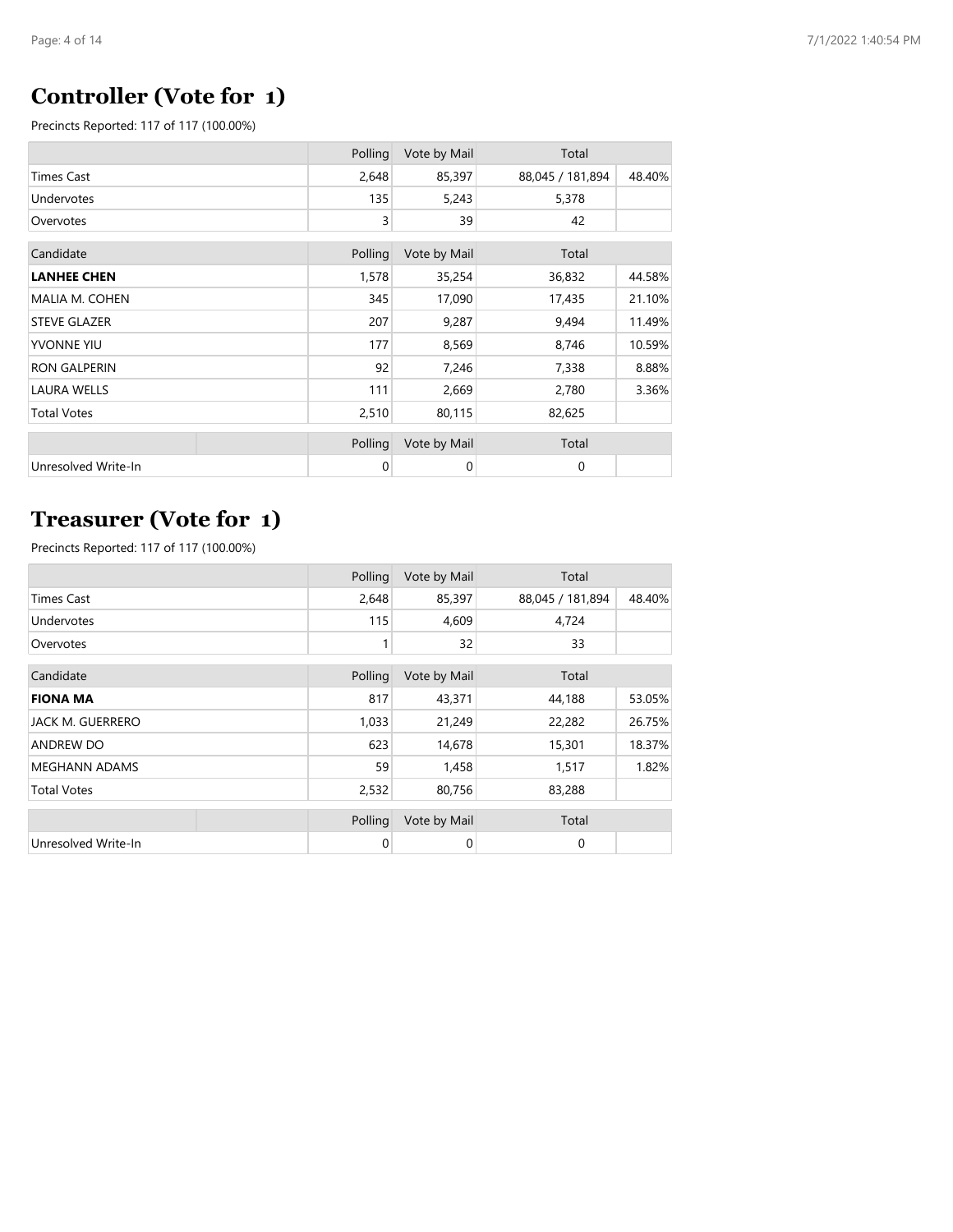# **Attorney General (Vote for 1)**

Precincts Reported: 117 of 117 (100.00%)

|                       | Polling | Vote by Mail | Total            |        |
|-----------------------|---------|--------------|------------------|--------|
| Times Cast            | 2,648   | 85,397       | 88,045 / 181,894 | 48.40% |
| Undervotes            | 114     | 3,880        | 3,994            |        |
| Overvotes             | 4       | 43           | 47               |        |
|                       |         |              |                  |        |
| Candidate             | Polling | Vote by Mail | Total            |        |
| <b>ROB BONTA</b>      | 744     | 40,107       | 40,851           | 48.63% |
| <b>ERIC EARLY</b>     | 921     | 17,120       | 18,041           | 21.48% |
| NATHAN HOCHMAN        | 607     | 16,261       | 16,868           | 20.08% |
| ANNE MARIE SCHUBERT   | 199     | 6,317        | 6,516            | 7.76%  |
| <b>DAN KAPELOVITZ</b> | 59      | 1,669        | 1,728            | 2.06%  |
| <b>Total Votes</b>    | 2,530   | 81,474       | 84,004           |        |
|                       |         |              |                  |        |
|                       | Polling | Vote by Mail | Total            |        |
| Unresolved Write-In   | 0       | $\mathbf 0$  | $\mathbf 0$      |        |

## **Insurance Commissioner (Vote for 1)**

|                            | Polling     | Vote by Mail | Total            |        |
|----------------------------|-------------|--------------|------------------|--------|
| <b>Times Cast</b>          | 2,648       | 85,397       | 88,045 / 181,894 | 48.40% |
| Undervotes                 | 163         | 5,447        | 5,610            |        |
| Overvotes                  | 2           | 109          | 111              |        |
| Candidate                  | Polling     | Vote by Mail | Total            |        |
| <b>RICARDO LARA</b>        | 468         | 28,092       | 28,560           | 34.69% |
| <b>GREG CONLON</b>         | 756         | 17,493       | 18,249           | 22.17% |
| ROBERT HOWELL              | 799         | 15,045       | 15,844           | 19.25% |
| <b>MARC LEVINE</b>         | 245         | 11,991       | 12,236           | 14.86% |
| <b>VINSON EUGENE ALLEN</b> | 70          | 2,438        | 2,508            | 3.05%  |
| <b>VERONIKA FIMBRES</b>    | 45          | 1,566        | 1,611            | 1.96%  |
| ROBERT J. MOLNAR           | 42          | 1,363        | 1,405            | 1.71%  |
| <b>NATHALIE HRIZI</b>      | 32          | 1,083        | 1,115            | 1.35%  |
| JASPER "JAY" JACKSON       | 26          | 770          | 796              | 0.97%  |
| <b>Total Votes</b>         | 2,483       | 79,841       | 82,324           |        |
|                            | Polling     | Vote by Mail | Total            |        |
| Unresolved Write-In        | $\mathbf 0$ | $\mathbf 0$  | 0                |        |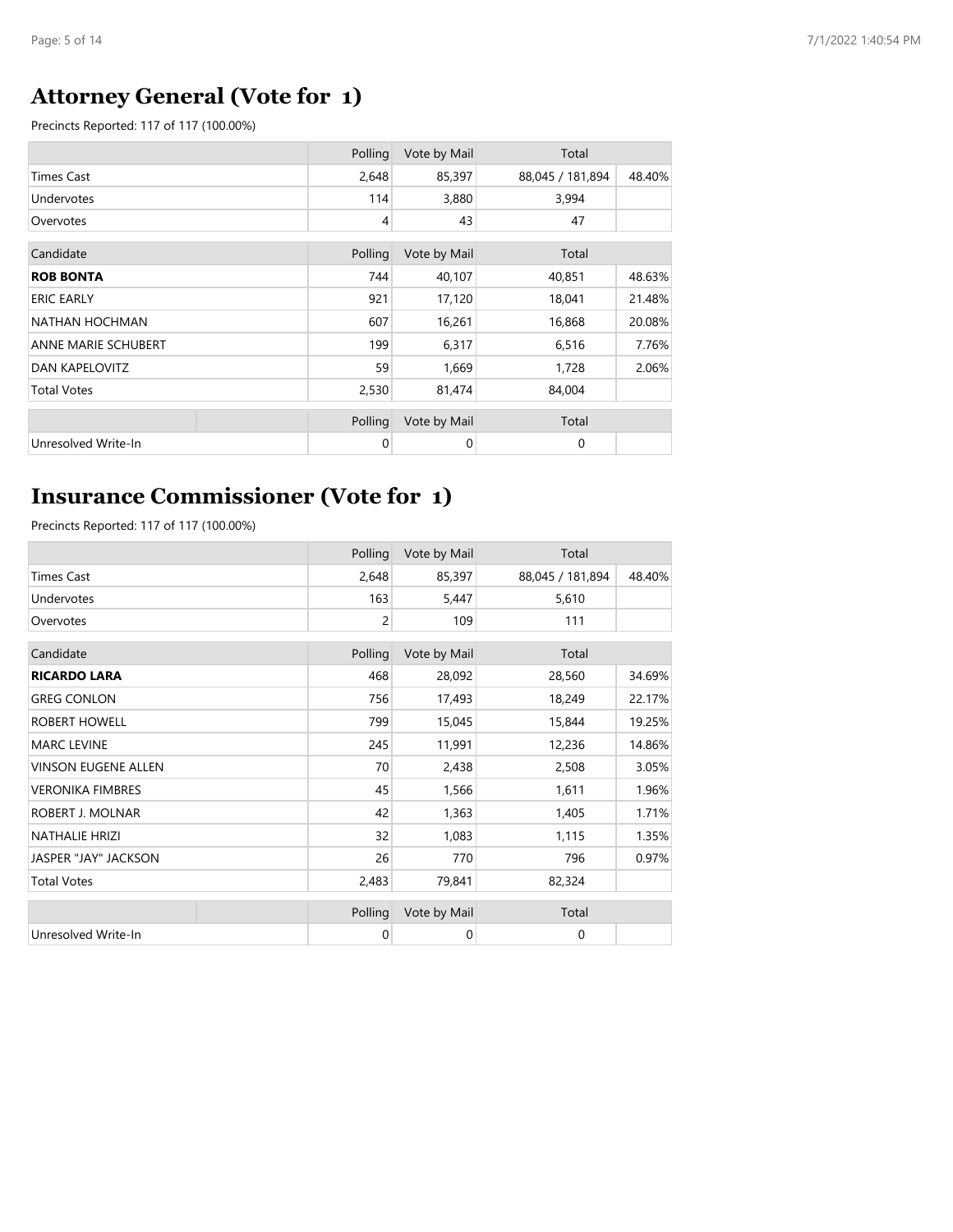# **Member, State Board of Equalization 2nd District (Vote for 1)**

|                     | Polling | Vote by Mail | Total            |        |
|---------------------|---------|--------------|------------------|--------|
| <b>Times Cast</b>   | 2,648   | 85,397       | 88,045 / 181,894 | 48.40% |
| Undervotes          | 185     | 7,252        | 7,437            |        |
| Overvotes           | 3       | 28           | 31               |        |
| Candidate           | Polling | Vote by Mail | Total            |        |
| PETER COE VERBICA   | 1,621   | 35,436       | 37,057           | 45.99% |
| SALLY J. LIEBER     | 688     | 35,376       | 36,064           | 44.76% |
| MICHELA ALIOTO-PIER | 151     | 7,305        | 7,456            | 9.25%  |
| <b>Total Votes</b>  | 2,460   | 78,117       | 80,577           |        |
|                     | Polling | Vote by Mail | Total            |        |
| Unresolved Write-In | 0       | 0            | 0                |        |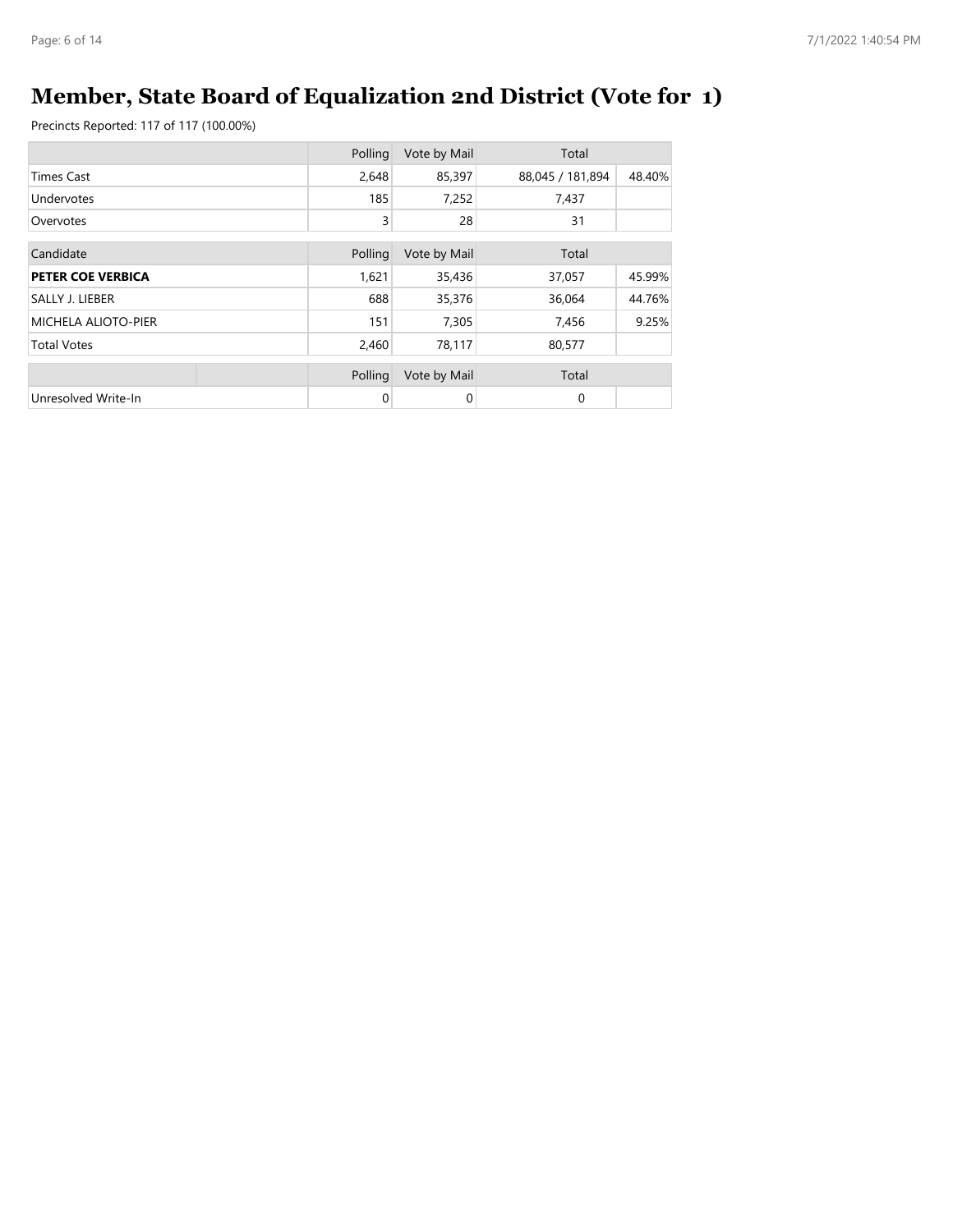# **United States Senator (Full Term) (Vote for 1)**

|                          |          | Polling | Vote by Mail     | Total            |        |
|--------------------------|----------|---------|------------------|------------------|--------|
| <b>Times Cast</b>        |          | 2,648   | 85,312           | 87,960 / 181,894 | 48.36% |
| Undervotes               |          | 60      | 2,568            | 2,628            |        |
| Overvotes                |          | 39      | 724              | 763              |        |
| Candidate                |          | Polling | Vote by Mail     | Total            |        |
| ALEX PADILLA             |          | 683     | 39,527           | 40,210           | 47.55% |
| MARK P. MEUSER           |          | 745     | 16,771           | 17,516           | 20.71% |
| <b>CORDIE WILLIAMS</b>   |          | 266     | 5,099            | 5,365            | 6.34%  |
| JON ELIST                |          | 149     | 4,458            | 4,607            | 5.45%  |
| JAMES P. BRADLEY         |          | 168     | 3,486            | 3,654            | 4.32%  |
| <b>CHUCK SMITH</b>       |          | 138     | 2,904            | 3,042            | 3.60%  |
| DAN O'DOWD               |          | 54      | 1,610            | 1,664            | 1.97%  |
| MYRON L. HALL            |          | 84      | 1,428            | 1,512            | 1.79%  |
| <b>TIMOTHY J URSICH</b>  |          | 52      | 1,124            | 1,176            | 1.39%  |
| DOUGLAS HOWARD PIERCE    |          | 22      | 997              | 1,019            | 1.20%  |
| ROBERT GEORGE LUCERO, JR |          | 46      | 644              | 690              | 0.82%  |
| <b>SARAH SUN LIEW</b>    |          | 34      | 615              | 649              | 0.77%  |
| JOHN THOMPSON PARKER     |          | 17      | 626              | 643              | 0.76%  |
| AKINYEMI AGBEDE          |          | 17      | 489              | 506              | 0.60%  |
| JAMES "HENK" CONN        |          | 13      | 468              | 481              | 0.57%  |
| PAMELA ELIZONDO          |          | 9       | 412              | 421              | 0.50%  |
| ELEANOR GARCIA           |          | 10      | 367              | 377              | 0.45%  |
| DAPHNE BRADFORD          |          | 7       | 296              | 303              | 0.36%  |
| CARLOS GUILLERMO TAPIA   |          | 13      | 217              | 230              | 0.27%  |
| OBAIDUL HUQ PIRJADA      |          | 7       | 160              | 167              | 0.20%  |
| DON J. GRUNDMANN         |          | 8       | 145              | 153              | 0.18%  |
| <b>ENRIQUE PETRIS</b>    |          | 7       | 110              | 117              | 0.14%  |
| DEON D. JENKINS          |          | 0       | 64               | 64               | 0.08%  |
| <b>Total Votes</b>       |          | 2,549   | 82,020           | 84,569           |        |
|                          |          | Polling | Vote by Mail     | Total            |        |
| MARK A. RUZON            | WRITE-IN | 0       | 3                | 3                | 0.00%  |
| LIJUN (LILY) ZHOU        | WRITE-IN | 0       | 0                | 0                | 0.00%  |
| <b>IRENE RATLIFF</b>     | WRITE-IN | 0       | $\mathbf 0$      | 0                | 0.00%  |
| MARC ALEXANDER ROTH      | WRITE-IN | 0       | 0                | 0                | 0.00%  |
| Unresolved Write-In      |          | 0       | $\boldsymbol{0}$ | 0                |        |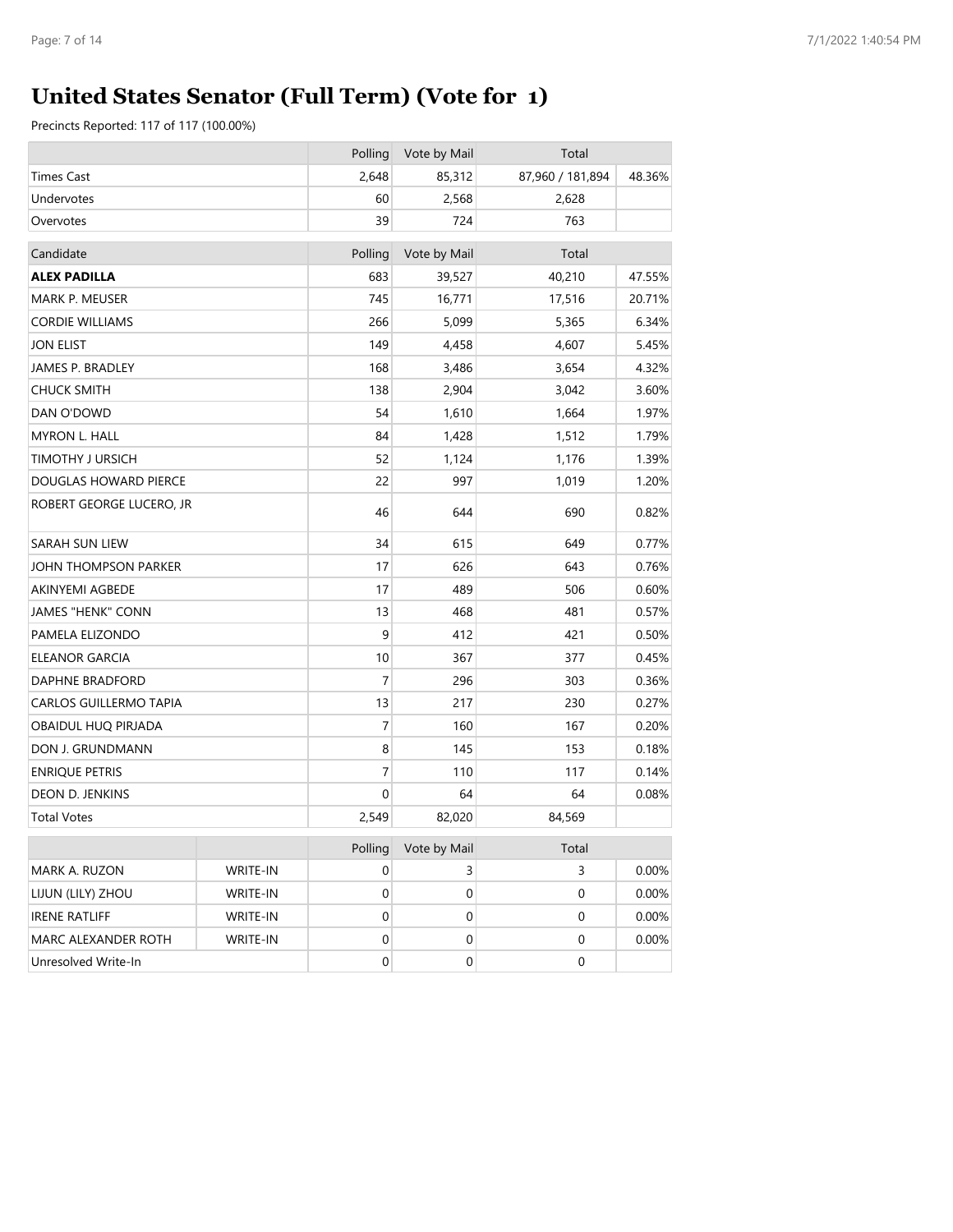## **United States Senator (Partial Term) (Vote for 1)**

Precincts Reported: 117 of 117 (100.00%)

|                         |          | Polling     | Vote by Mail | Total            |        |
|-------------------------|----------|-------------|--------------|------------------|--------|
| <b>Times Cast</b>       |          | 2,648       | 85,312       | 87,960 / 181,894 | 48.36% |
| Undervotes              |          | 90          | 3,389        | 3,479            |        |
| Overvotes               |          | 21          | 385          | 406              |        |
| Candidate               |          | Polling     | Vote by Mail | Total            |        |
| <b>ALEX PADILLA</b>     |          | 704         | 38,824       | 39,528           | 47.02% |
| <b>MARK P. MEUSER</b>   |          | 994         | 21,559       | 22,553           | 26.82% |
| <b>JON ELIST</b>        |          | 270         | 6,759        | 7,029            | 8.36%  |
| <b>JAMES P. BRADLEY</b> |          | 313         | 5,651        | 5,964            | 7.09%  |
| DAN O'DOWD              |          | 99          | 3,781        | 3,880            | 4.61%  |
| TIMOTHY URSICH JR.      |          | 50          | 1,983        | 2,033            | 2.42%  |
| <b>MYRON L. HALL</b>    |          | 78          | 1,690        | 1,768            | 2.10%  |
| <b>DAPHNE BRADFORD</b>  |          | 29          | 1,284        | 1,313            | 1.56%  |
| <b>Total Votes</b>      |          | 2,537       | 81,538       | 84,075           |        |
|                         |          | Polling     | Vote by Mail | Total            |        |
| JOHN THOMPSON PARKER    | WRITE-IN | $\mathbf 0$ | 7            | $\overline{7}$   | 0.01%  |
| <b>IRENE RATLIFF</b>    | WRITE-IN | $\mathbf 0$ | $\mathbf 0$  | 0                | 0.00%  |
| Unresolved Write-In     |          | $\mathbf 0$ | $\mathbf 0$  | $\mathbf 0$      |        |

## **US Congressional 19th District (Vote for 1)**

|                        | Polling | Vote by Mail | Total           |        |
|------------------------|---------|--------------|-----------------|--------|
| <b>Times Cast</b>      | 945     | 29,006       | 29,951 / 66,171 | 45.26% |
| Undervotes             | 24      | 1,046        | 1,070           |        |
| Overvotes              |         | 13           | 14              |        |
| Candidate              | Polling | Vote by Mail | Total           |        |
| <b>JEFF GORMAN</b>     | 539     | 12,488       | 13,027          | 45.13% |
| <b>JIMMY PANETTA</b>   | 219     | 12,189       | 12,408          | 42.98% |
| <b>DALILA EPPERSON</b> | 135     | 2,464        | 2,599           | 9.00%  |
| <b>DOUGLAS DEITCH</b>  | 27      | 806          | 833             | 2.89%  |
| <b>Total Votes</b>     | 920     | 27,947       | 28,867          |        |
|                        | Polling | Vote by Mail | Total           |        |
| Unresolved Write-In    | 0       | 0            | 0               |        |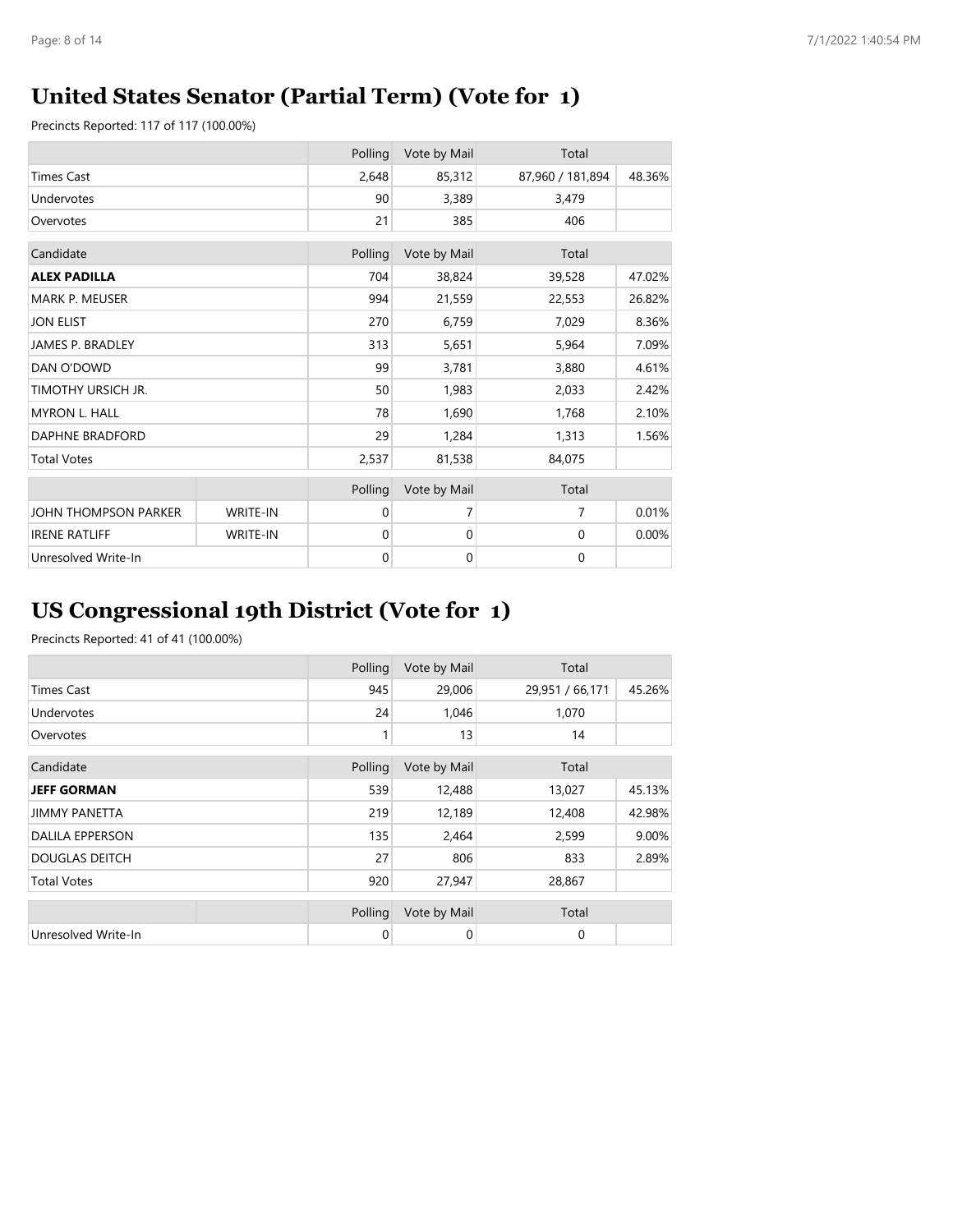### **US Congressional 24th District (Vote for 1)**

Precincts Reported: 76 of 76 (100.00%)

|                               | Polling     | Vote by Mail   | Total            |        |
|-------------------------------|-------------|----------------|------------------|--------|
| <b>Times Cast</b>             | 1,703       | 56,306         | 58,009 / 115,723 | 50.13% |
| Undervotes                    | 55          | 1,454          | 1,509            |        |
| Overvotes                     | $\mathbf 0$ | $\overline{4}$ | 4                |        |
|                               |             |                |                  |        |
| Candidate                     | Polling     | Vote by Mail   | Total            |        |
| <b>SALUD CARBAJAL</b>         | 652         | 33,130         | 33,782           | 59.80% |
| <b>BRAD ALLEN</b>             | 841         | 17,774         | 18,615           | 32.95% |
| MICHELE R. WESLANDER<br>QUAID | 132         | 3,338          | 3,470            | 6.14%  |
| JEFF FRANKENFIELD             | 23          | 606            | 629              | 1.11%  |
| <b>Total Votes</b>            | 1,648       | 54,848         | 56,496           |        |
|                               |             |                |                  |        |
|                               | Polling     | Vote by Mail   | Total            |        |
| Unresolved Write-In           | 0           | $\Omega$       | 0                |        |

## **Member of the State Assembly 30th District (Vote for 1)**

Precincts Reported: 106 of 106 (100.00%)

|                      | Polling        | Vote by Mail | Total            |        |
|----------------------|----------------|--------------|------------------|--------|
| <b>Times Cast</b>    | 2,359          | 75,946       | 78,305 / 162,964 | 48.05% |
| Undervotes           | 98             | 3,167        | 3,265            |        |
| Overvotes            | $\overline{4}$ | 45           | 49               |        |
| Candidate            | Polling        | Vote by Mail | Total            |        |
| <b>VICKI NOHRDEN</b> | 1,428          | 31,396       | 32,824           | 43.77% |
| DAWN ADDIS           | 545            | 29,627       | 30,172           | 40.23% |
| ZOË G. CARTER        | 118            | 5,116        | 5,234            | 6.98%  |
| <b>JON WIZARD</b>    | 110            | 4,479        | 4,589            | 6.12%  |
| JOHN R. DRAKE        | 56             | 2,116        | 2,172            | 2.90%  |
| <b>Total Votes</b>   | 2,257          | 72,734       | 74,991           |        |
|                      | Polling        | Vote by Mail | Total            |        |
| Unresolved Write-In  | $\mathbf 0$    | 0            | $\mathbf 0$      |        |

#### **Member of the State Assembly 37th District (Vote for 1)**

|                      | Polling     | Vote by Mail | Total          |        |
|----------------------|-------------|--------------|----------------|--------|
| <b>Times Cast</b>    | 289         | 9,366        | 9,655 / 18,930 | 51.00% |
| Undervotes           | 23          | 673          | 696            |        |
| Overvotes            |             |              | 2              |        |
| Candidate            | Polling     | Vote by Mail | Total          |        |
| <b>MIKE STOKER</b>   | 202         | 4,752        | 4,954          | 55.31% |
| <b>GREGG HART</b>    | 51          | 3,565        | 3,616          | 40.37% |
| <b>BRUCE WALLACH</b> | 12          | 375          | 387            | 4.32%  |
| <b>Total Votes</b>   | 265         | 8,692        | 8,957          |        |
|                      | Polling     | Vote by Mail | Total          |        |
| Unresolved Write-In  | $\mathbf 0$ | 0            | 0              |        |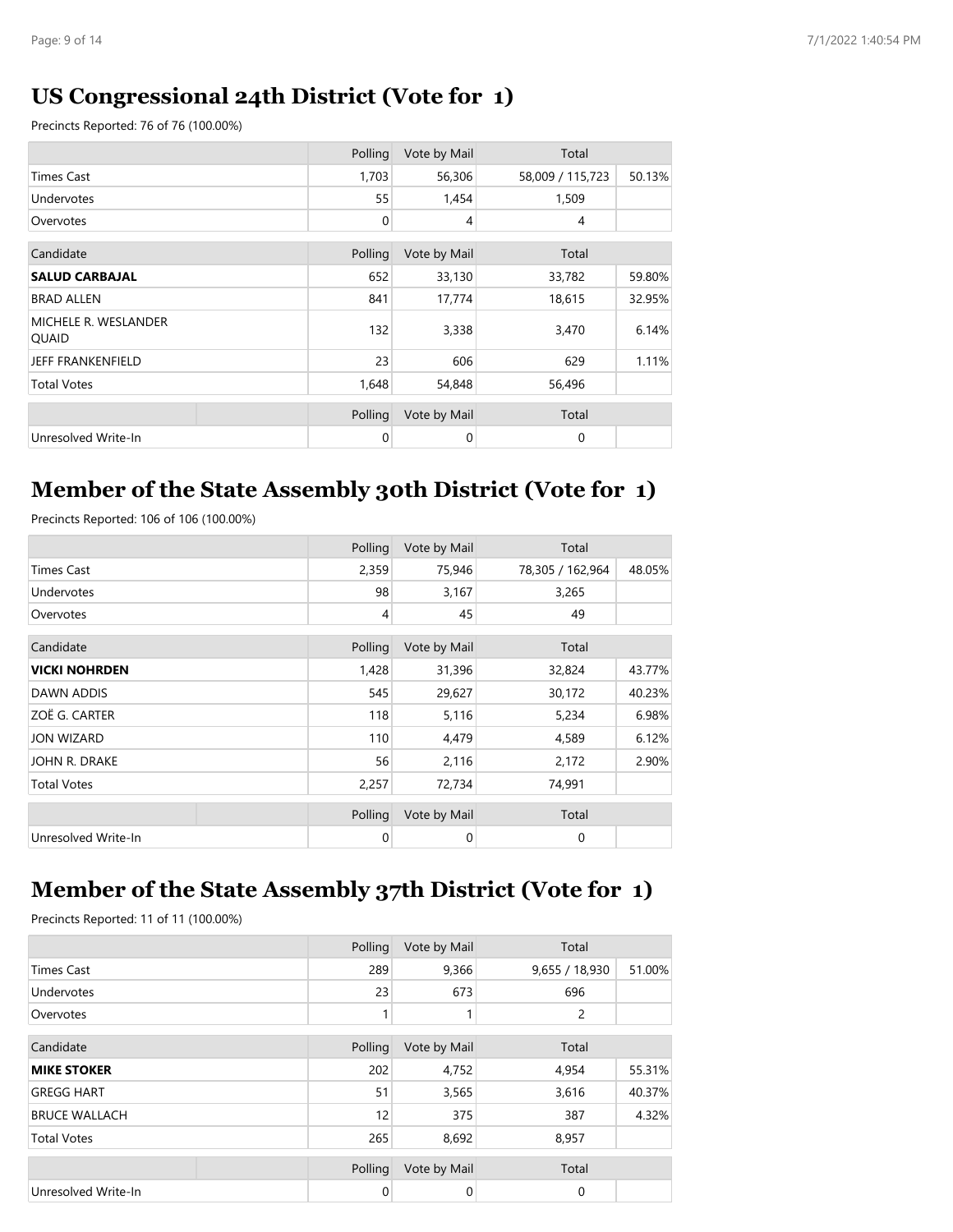### **Judge of the Superior Court Office #10 (Vote for 1)**

Precincts Reported: 117 of 117 (100.00%)

|                     | Polling | Vote by Mail | Total            |         |
|---------------------|---------|--------------|------------------|---------|
| <b>Times Cast</b>   | 2,648   | 85,312       | 87,960 / 181,894 | 48.36%  |
| Undervotes          | 1,060   | 31,000       | 32,060           |         |
| Overvotes           |         | 5            | 6                |         |
|                     |         |              |                  |         |
| Candidate           | Polling | Vote by Mail | Total            |         |
| <b>ERIN CHILDS</b>  | 1,587   | 54,307       | 55,894           | 100.00% |
| <b>Total Votes</b>  | 1,587   | 54,307       | 55,894           |         |
|                     | Polling | Vote by Mail | Total            |         |
| Unresolved Write-In | 0       | 0            | 0                |         |

## **Judge of the Superior Court Office #12 (Vote for 1)**

Precincts Reported: 117 of 117 (100.00%)

|                     | Polling     | Vote by Mail | Total            |        |
|---------------------|-------------|--------------|------------------|--------|
| Times Cast          | 2,648       | 85,312       | 87,960 / 181,894 | 48.36% |
| Undervotes          | 382         | 12,446       | 12,828           |        |
| Overvotes           | 0           | 32           | 32               |        |
|                     |             |              |                  |        |
| Candidate           | Polling     | Vote by Mail | Total            |        |
| <b>MIKE FRYE</b>    | 1,549       | 48,663       | 50,212           | 66.86% |
| PAUL M. PHILLIPS    | 717         | 24,171       | 24,888           | 33.14% |
| <b>Total Votes</b>  | 2,266       | 72,834       | 75,100           |        |
|                     | Polling     | Vote by Mail | Total            |        |
| Unresolved Write-In | $\mathbf 0$ | $\mathbf 0$  | $\mathbf 0$      |        |

### **Superintendent of Public Instruction (Vote for 1)**

|                              | Polling | Vote by Mail | Total            |        |
|------------------------------|---------|--------------|------------------|--------|
| <b>Times Cast</b>            | 2,648   | 85,312       | 87,960 / 181,894 | 48.36% |
| Undervotes                   | 451     | 13,878       | 14,329           |        |
| Overvotes                    | 3       | 56           | 59               |        |
| Candidate                    | Polling | Vote by Mail | Total            |        |
| <b>TONY K. THURMOND</b>      | 521     | 31,880       | 32,401           | 44.04% |
| <b>LANCE RAY CHRISTENSEN</b> | 501     | 11,221       | 11,722           | 15.93% |
| <b>GEORGE YANG</b>           | 375     | 7,697        | 8,072            | 10.97% |
| AINYE E. LONG                | 228     | 7,318        | 7,546            | 10.26% |
| <b>JIM GIBSON</b>            | 259     | 4,990        | 5,249            | 7.13%  |
| <b>MARCO AMARAL</b>          | 138     | 4,262        | 4,400            | 5.98%  |
| JOSEPH GUY CAMPBELL          | 172     | 4,010        | 4,182            | 5.68%  |
| <b>Total Votes</b>           | 2,194   | 71,378       | 73,572           |        |
|                              | Polling | Vote by Mail | Total            |        |
| Unresolved Write-In          | 0       | 0            | $\mathbf 0$      |        |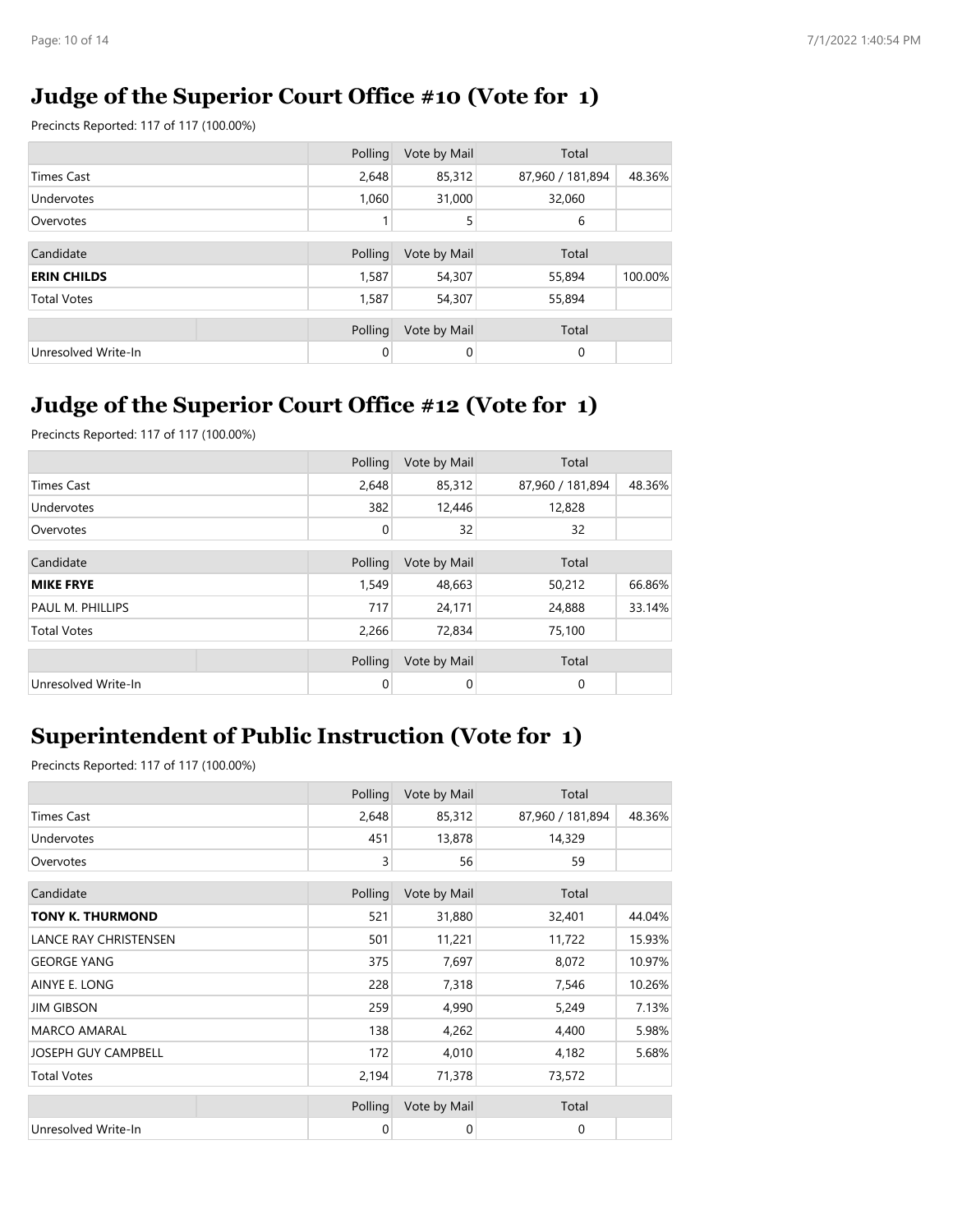#### **County Superintendent of Schools (Vote for 1)**

Precincts Reported: 117 of 117 (100.00%)

|                      | Polling     | Vote by Mail | Total            |         |
|----------------------|-------------|--------------|------------------|---------|
| <b>Times Cast</b>    | 2,648       | 85,312       | 87,960 / 181,894 | 48.36%  |
| Undervotes           | 1,155       | 31,685       | 32,840           |         |
| Overvotes            | $\mathbf 0$ | 2            | 2                |         |
|                      |             |              |                  |         |
| Candidate            | Polling     | Vote by Mail | Total            |         |
| <b>JAMES BRESCIA</b> | 1,493       | 53,625       | 55,118           | 100.00% |
| <b>Total Votes</b>   | 1,493       | 53,625       | 55,118           |         |
|                      |             |              |                  |         |
|                      | Polling     | Vote by Mail | Total            |         |
| Unresolved Write-In  | 0           | 0            | 0                |         |

### **County Supervisor, 2nd District (Vote for 1)**

Precincts Reported: 23 of 23 (100.00%)

|                       | Polling | Vote by Mail | Total           |        |
|-----------------------|---------|--------------|-----------------|--------|
| <b>Times Cast</b>     | 592     | 17,511       | 18,103 / 36,806 | 49.18% |
| Undervotes            | 33      | 1,005        | 1,038           |        |
| Overvotes             | 0       | 11           | 11              |        |
| Candidate             | Polling | Vote by Mail | Total           |        |
| <b>BRUCE GIBSON</b>   | 154     | 7,968        | 8,122           | 47.63% |
| <b>BRUCE JONES</b>    | 131     | 3,106        | 3,237           | 18.98% |
| <b>GEOFF AUSLEN</b>   | 126     | 2,835        | 2,961           | 17.36% |
| <b>JOHN WHITWORTH</b> | 148     | 2,586        | 2,734           | 16.03% |
| <b>Total Votes</b>    | 559     | 16,495       | 17,054          |        |
|                       | Polling | Vote by Mail | Total           |        |
| Unresolved Write-In   | 0       | $\mathbf 0$  | 0               |        |

## **County Supervisor, 3rd District (Partial Term, 2010 Boundary) (Vote for 1)**

Precincts Reported: 25 of 25 (100.00%)

|                           | Polling | Vote by Mail | Total           |        |
|---------------------------|---------|--------------|-----------------|--------|
| <b>Times Cast</b>         | 517     | 18,678       | 19,195 / 38,543 | 49.80% |
| Undervotes                | 36      | 1,089        | 1,125           |        |
| Overvotes                 | 0       | 14           | 14              |        |
| Candidate                 | Polling | Vote by Mail | Total           |        |
| <b>DAWN ORTIZ-LEGG</b>    | 185     | 11,146       | 11,331          | 62.75% |
| <b>STACY A. KORSGADEN</b> | 275     | 5,879        | 6,154           | 34.08% |
| <b>ARNOLD RUIZ</b>        | 21      | 550          | 571             | 3.16%  |
| <b>Total Votes</b>        | 481     | 17,575       | 18,056          |        |
|                           | Polling | Vote by Mail | Total           |        |
| Unresolved Write-In       | 0       | 0            | 0               |        |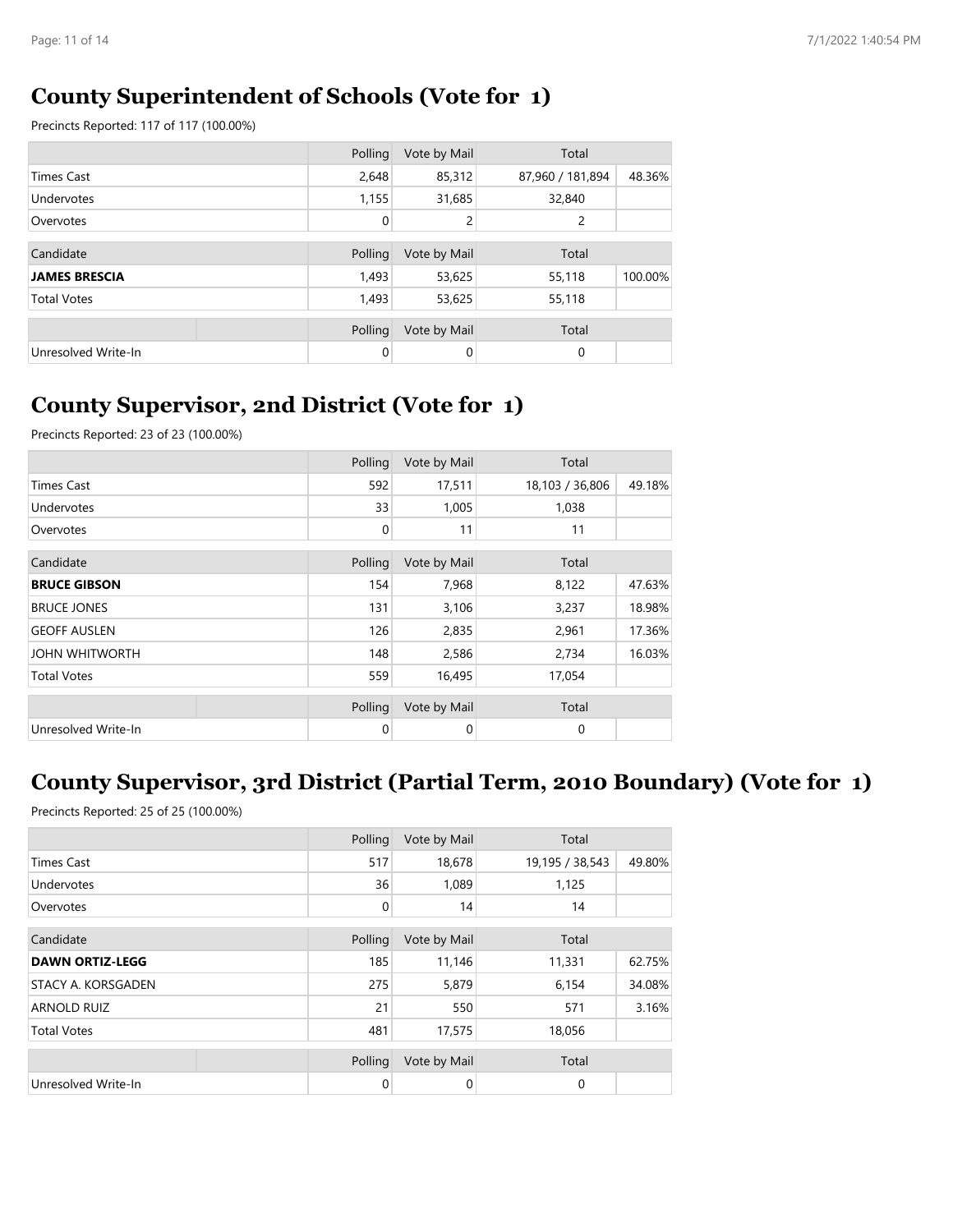## **County Supervisor, 4th District (Vote for 1)**

Precincts Reported: 29 of 29 (100.00%)

|                       | Polling | Vote by Mail   | Total           |        |
|-----------------------|---------|----------------|-----------------|--------|
| <b>Times Cast</b>     | 609     | 20,856         | 21,465 / 40,057 | 53.59% |
| Undervotes            | 29      | 614            | 643             |        |
| Overvotes             | 0       | $\overline{4}$ | $\overline{4}$  |        |
|                       |         |                |                 |        |
| Candidate             | Polling | Vote by Mail   | Total           |        |
| <b>JIMMY PAULDING</b> | 205     | 10,523         | 10,728          | 51.53% |
| <b>LYNN COMPTON</b>   | 375     | 9,715          | 10,090          | 48.47% |
| <b>Total Votes</b>    | 580     | 20,238         | 20,818          |        |
|                       |         |                |                 |        |
|                       | Polling | Vote by Mail   | Total           |        |
| Unresolved Write-In   | 0       | 0              | $\mathbf 0$     |        |

### **Assessor (Vote for 1)**

Precincts Reported: 117 of 117 (100.00%)

|                      | Polling     | Vote by Mail | Total            |         |
|----------------------|-------------|--------------|------------------|---------|
| <b>Times Cast</b>    | 2,648       | 85,312       | 87,960 / 181,894 | 48.36%  |
| Undervotes           | 738         | 24,052       | 24,790           |         |
| Overvotes            | $\mathbf 0$ | 6            | 6                |         |
|                      |             |              |                  |         |
| Candidate            | Polling     | Vote by Mail | Total            |         |
| TOM J. BORDONARO JR. | 1,910       | 61,254       | 63,164           | 100.00% |
| <b>Total Votes</b>   | 1,910       | 61,254       | 63,164           |         |
|                      |             |              |                  |         |
|                      | Polling     | Vote by Mail | Total            |         |
| Unresolved Write-In  | $\Omega$    | 0            | 0                |         |

# **ACTTCPA (Vote for 1)**

|                          | Polling | Vote by Mail | Total            |         |
|--------------------------|---------|--------------|------------------|---------|
| <b>Times Cast</b>        | 2,648   | 85,312       | 87,960 / 181,894 | 48.36%  |
| Undervotes               | 1,010   | 29,747       | 30,757           |         |
| Overvotes                | 0       |              |                  |         |
|                          |         |              |                  |         |
| Candidate                | Polling | Vote by Mail | Total            |         |
| <b>JAMES W. HAMILTON</b> | 1,638   | 55,564       | 57,202           | 100.00% |
| <b>Total Votes</b>       | 1,638   | 55,564       | 57,202           |         |
|                          |         |              |                  |         |
|                          | Polling | Vote by Mail | Total            |         |
| Unresolved Write-In      | 0       | 0            | 0                |         |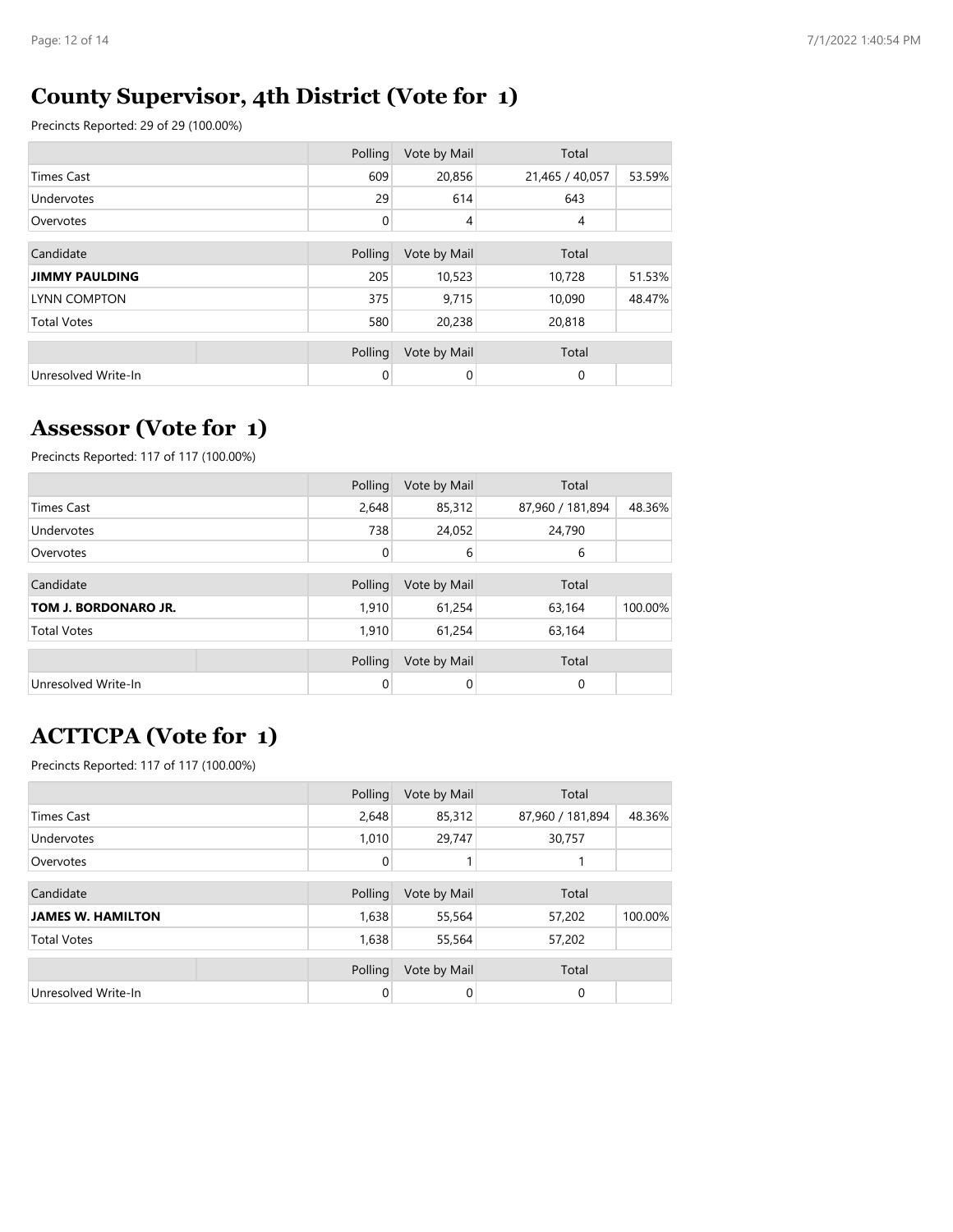### **County Clerk-Recorder (Vote for 1)**

Precincts Reported: 117 of 117 (100.00%)

|                                 | Polling | Vote by Mail | Total            |        |
|---------------------------------|---------|--------------|------------------|--------|
| <b>Times Cast</b>               | 2,648   | 85,312       | 87,960 / 181,894 | 48.36% |
| Undervotes                      | 315     | 8,885        | 9,200            |        |
| Overvotes                       |         | 62           | 63               |        |
|                                 |         |              |                  |        |
| Candidate                       | Polling | Vote by Mail | Total            |        |
| <b>ELAINA CANO</b>              | 969     | 47,656       | 48,625           | 61.79% |
| <b>JAMES ARTHUR BAUGH</b>       | 882     | 16,630       | 17,512           | 22.25% |
| STEWART DAVID (STEW)<br>JENKINS | 481     | 12,079       | 12,560           | 15.96% |
| <b>Total Votes</b>              | 2,332   | 76,365       | 78,697           |        |
|                                 |         |              |                  |        |
|                                 | Polling | Vote by Mail | Total            |        |
| Unresolved Write-In             | 0       | 0            | 0                |        |

#### **District Attorney (Vote for 1)**

Precincts Reported: 117 of 117 (100.00%)

|                     |  | Polling     | Vote by Mail | Total            |         |
|---------------------|--|-------------|--------------|------------------|---------|
| <b>Times Cast</b>   |  | 2,648       | 85,312       | 87,960 / 181,894 | 48.36%  |
| Undervotes          |  | 758         | 29,173       | 29,931           |         |
| Overvotes           |  | $\mathbf 0$ | 18           | 18               |         |
| Candidate           |  | Polling     | Vote by Mail | Total            |         |
| <b>DAN DOW</b>      |  | 1,890       | 56,121       | 58,011           | 100.00% |
| <b>Total Votes</b>  |  | 1,890       | 56,121       | 58,011           |         |
|                     |  | Polling     | Vote by Mail | Total            |         |
| Unresolved Write-In |  | $\mathbf 0$ | 0            | 0                |         |

### **Sheriff-Coroner (Vote for 1)**

|                         | Polling     | Vote by Mail | Total            |         |
|-------------------------|-------------|--------------|------------------|---------|
| Times Cast              | 2,648       | 85,312       | 87,960 / 181,894 | 48.36%  |
| Undervotes              | 694         | 27,088       | 27,782           |         |
| Overvotes               | $\mathbf 0$ | 3            | 3                |         |
|                         |             |              |                  |         |
| Candidate               | Polling     | Vote by Mail | Total            |         |
| <b>IAN S. PARKINSON</b> | 1,954       | 58,221       | 60,175           | 100.00% |
| <b>Total Votes</b>      | 1,954       | 58,221       | 60,175           |         |
|                         |             |              |                  |         |
|                         | Polling     | Vote by Mail | Total            |         |
| Unresolved Write-In     | $\mathbf 0$ | 0            | $\mathbf 0$      |         |